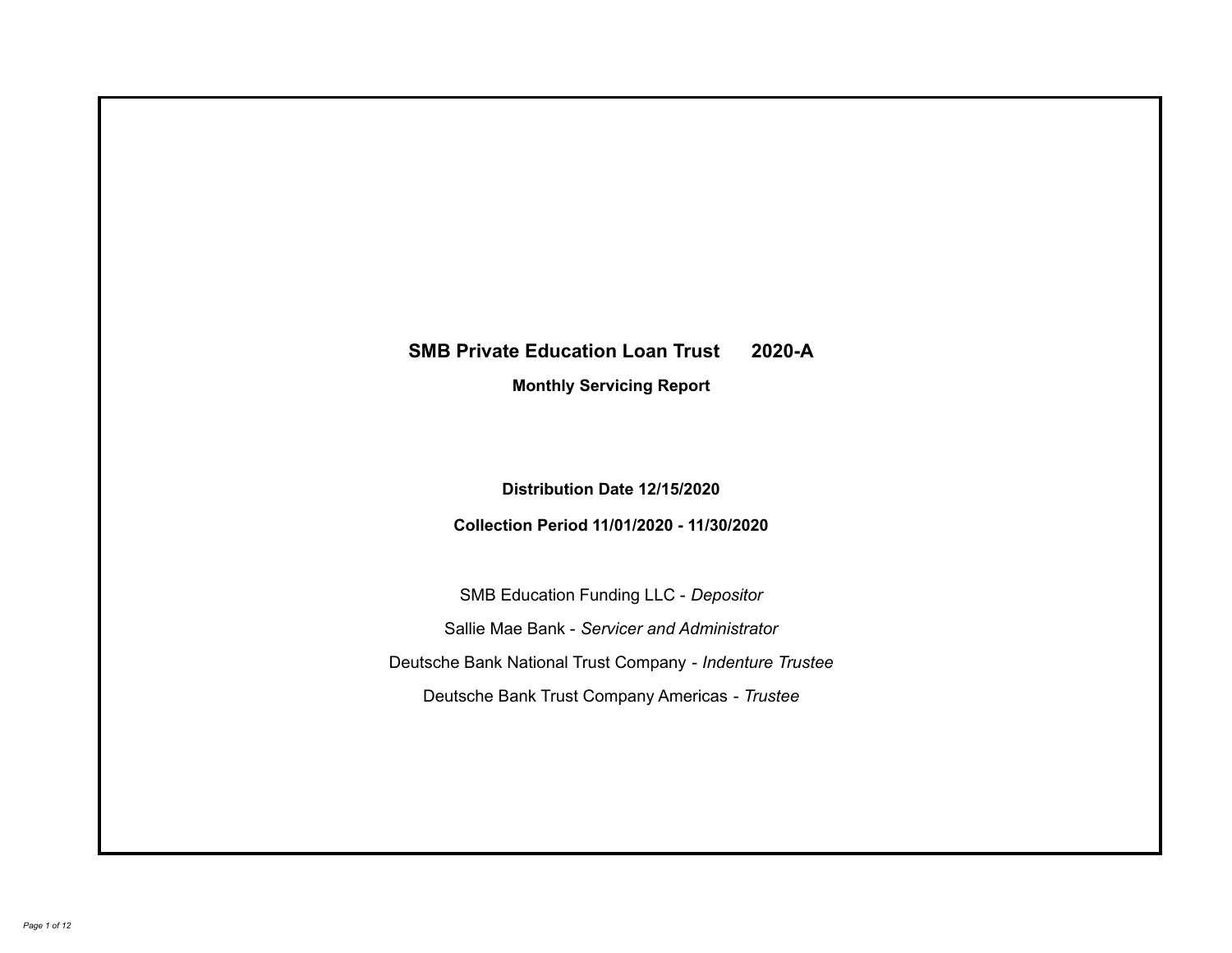A

|   | <b>Student Loan Portfolio Characteristics</b>                                       |                                                 | <b>Settlement Date</b><br>02/12/2020 | 10/31/2020                        | 11/30/2020                        |
|---|-------------------------------------------------------------------------------------|-------------------------------------------------|--------------------------------------|-----------------------------------|-----------------------------------|
|   | <b>Principal Balance</b><br>Interest to be Capitalized Balance                      |                                                 | \$633,058,651.76<br>43,030,628.43    | \$574,833,466.89<br>45,383,887.58 | \$573,937,834.64<br>40,154,440.88 |
|   | Pool Balance                                                                        |                                                 | \$676,089,280.19                     | \$620,217,354.47                  | \$614,092,275.52                  |
|   | Weighted Average Coupon (WAC)<br>Weighted Average Remaining Term<br>Number of Loans |                                                 | 9.38%<br>138.37<br>54,630            | 8.58%<br>136.85<br>50,190         | 8.58%<br>136.56<br>49,688         |
|   | Number of Borrowers<br>Pool Factor                                                  |                                                 | 52,691                               | 48,477<br>0.917360137             | 47,993<br>0.908300565             |
|   |                                                                                     | Since Issued Total Constant Prepayment Rate (1) |                                      | 10.74%                            | 10.65%                            |
| R | <b>Debt Securities</b>                                                              | <b>Cusip/Isin</b>                               | 11/16/2020                           |                                   | 12/15/2020                        |
|   | A <sub>1</sub>                                                                      | 78449UAA6                                       | \$118,431,965.72                     |                                   | \$110,162,857.35                  |
|   | A2A                                                                                 | 78449UAB4                                       | \$320,000,000.00                     |                                   | \$320,000,000.00                  |
|   | A2B                                                                                 | 78449UAC2                                       | \$50,000,000.00                      |                                   | \$50,000,000.00                   |
|   | в                                                                                   | 78449UAD0                                       | \$47,000,000.00                      |                                   | \$47,000,000.00                   |

| $\sim$<br>◡ | <b>Certificates</b> | Cusip/Isin | 11/16/2020   | 12/15/2020   |
|-------------|---------------------|------------|--------------|--------------|
|             | Residual            | 78449UAE8  | \$100,000.00 | \$100,000.00 |

| l D | <b>Account Balances</b>                | 11/16/2020       | 12/15/2020       |
|-----|----------------------------------------|------------------|------------------|
|     | Reserve Account Balance                | \$1,729,328.00   | \$1,729,328.00   |
|     |                                        |                  |                  |
| IE. | <b>Asset / Liability</b>               | 11/16/2020       | 12/15/2020       |
|     | Overcollateralization Percentage       | 13.67%           | 14.16%           |
|     | Specified Overcollateralization Amount | \$155,054,338.62 | \$153,523,068.88 |
|     | Actual Overcollateralization Amount    | \$84,785,388.75  | \$86,929,418.17  |

(1) For additional information, see 'Since Issued CPR Methodology' found on page 11 of this report.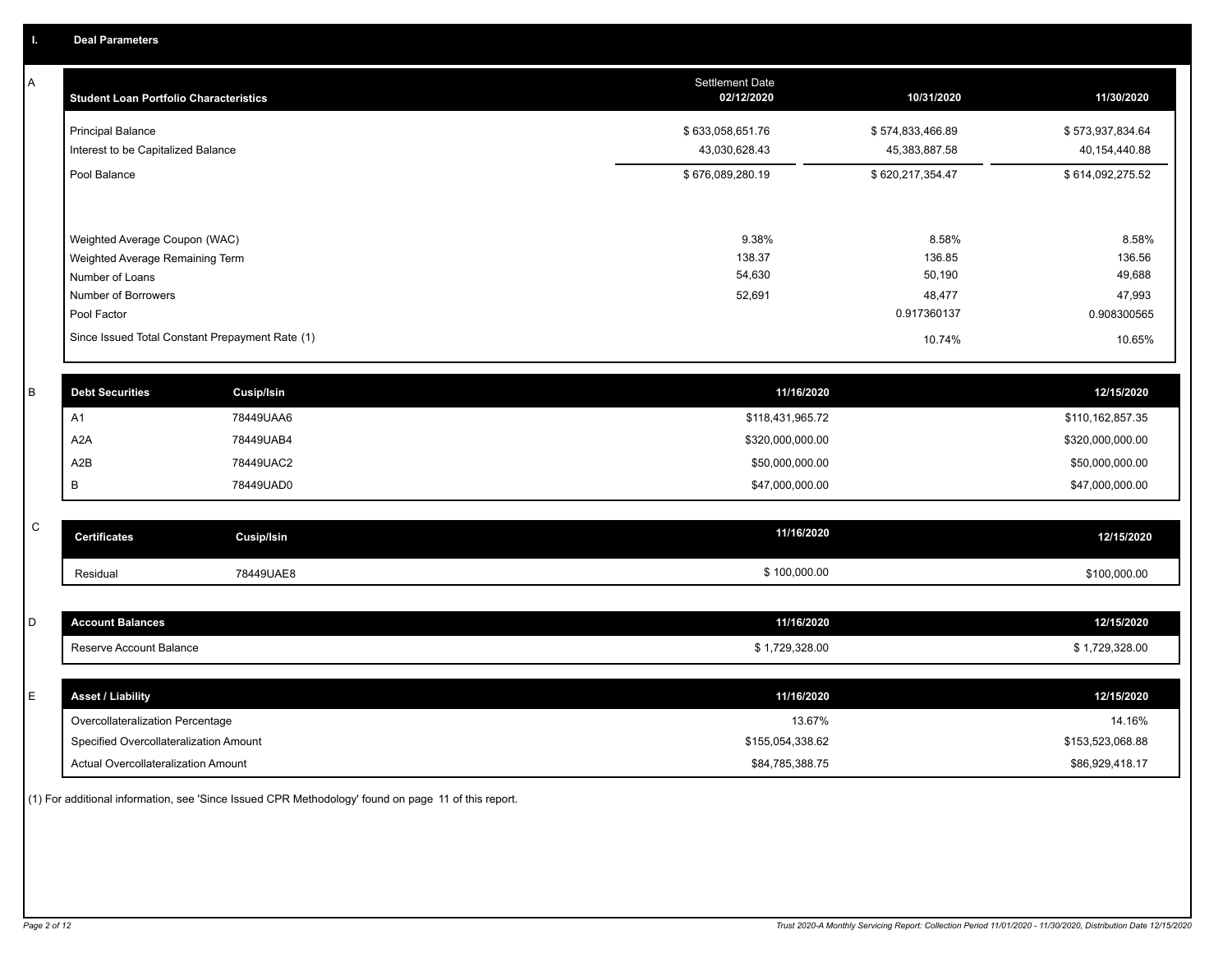| Α | <b>Student Loan Principal Receipts</b>                           |                |
|---|------------------------------------------------------------------|----------------|
|   | <b>Borrower Principal</b>                                        | 6,667,278.82   |
|   | <b>Consolidation Activity Principal</b>                          | 0.00           |
|   | Seller Principal Reimbursement                                   | 0.00           |
|   | Servicer Principal Reimbursement                                 | 0.00           |
|   | Delinquent Principal Purchases by Servicer                       | 0.00           |
|   | <b>Other Principal Deposits</b>                                  | 185,442.27     |
|   | <b>Total Principal Receipts</b>                                  | \$6,852,721.09 |
| В | <b>Student Loan Interest Receipts</b>                            |                |
|   | <b>Borrower Interest</b>                                         | 2,554,993.26   |
|   | <b>Consolidation Activity Interest</b>                           | 0.00           |
|   | Seller Interest Reimbursement                                    | 0.00           |
|   | Servicer Interest Reimbursement                                  | 0.00           |
|   | Delinquent Interest Purchases by Servicer                        | 0.00           |
|   | <b>Other Interest Deposits</b>                                   | 7,987.17       |
|   | <b>Total Interest Receipts</b>                                   | \$2,562,980.43 |
| C | <b>Recoveries on Realized Losses</b>                             | \$38,123.01    |
| D | <b>Investment Income</b>                                         | \$172.22       |
| Е | <b>Funds Borrowed from Next Collection Period</b>                | \$0.00         |
| F | <b>Funds Repaid from Prior Collection Period</b>                 | \$0.00         |
| G | Loan Sale or Purchase Proceeds                                   | \$0.00         |
| н | Initial Deposits to Distribution Account                         | \$0.00         |
|   | <b>Excess Transferred from Other Accounts</b>                    | \$0.00         |
| J | <b>Borrower Benefit Reimbursements</b>                           | \$0.00         |
| Κ | <b>Other Deposits</b>                                            | \$0.00         |
| L | <b>Other Fees Collected</b>                                      | \$0.00         |
| М | <b>AVAILABLE FUNDS</b>                                           | \$9,453,996.75 |
| N | Non-Cash Principal Activity During Collection Period             | \$5,957,088.84 |
| O | Aggregate Purchased Amounts by the Depositor, Servicer or Seller | \$193,429.44   |
| P | Aggregate Loan Substitutions                                     | \$0.00         |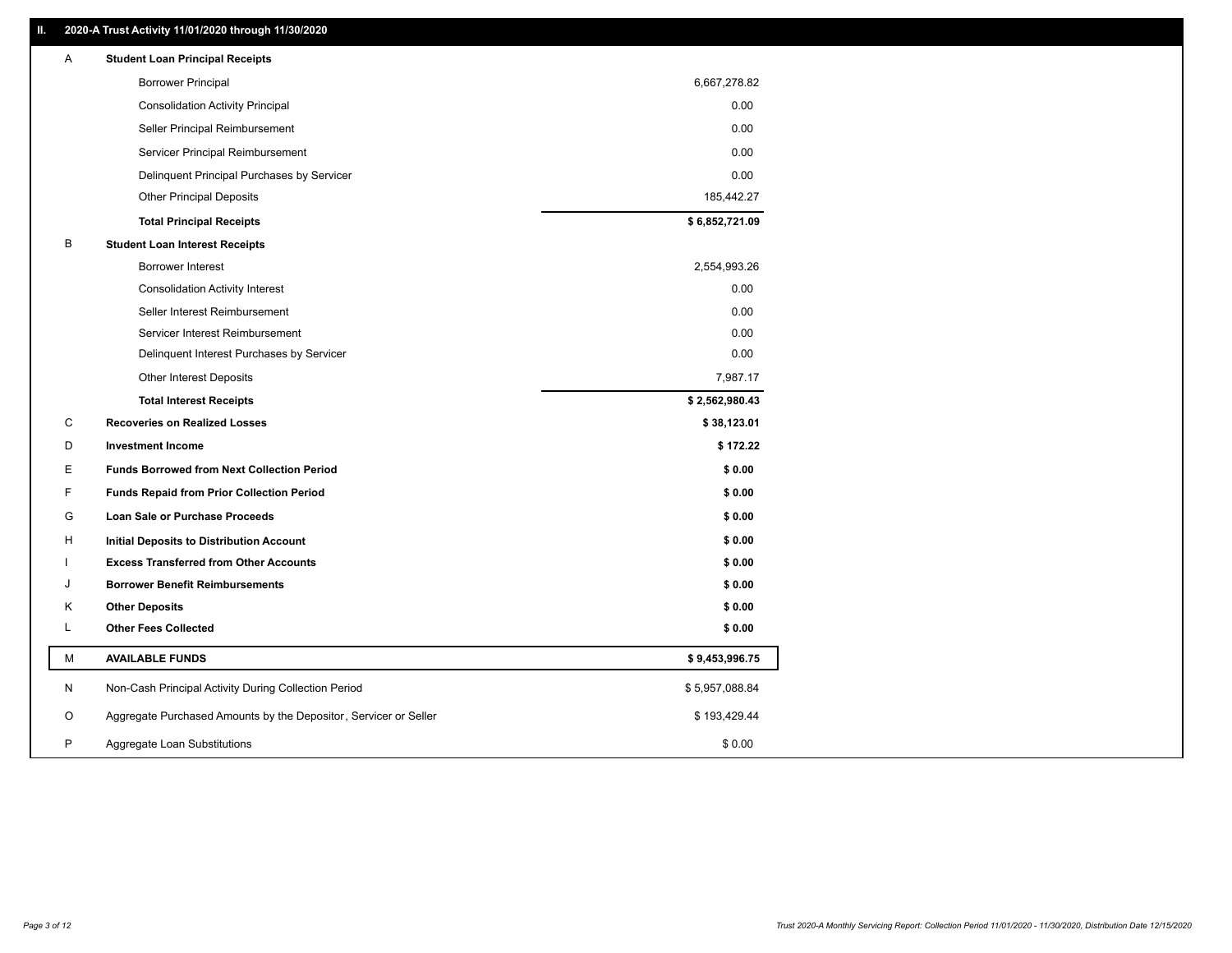|                   | <b>Loans by Repayment Status</b> |                          |         |                                                           |                |                            |                          |         |                                                           |                |                            |
|-------------------|----------------------------------|--------------------------|---------|-----------------------------------------------------------|----------------|----------------------------|--------------------------|---------|-----------------------------------------------------------|----------------|----------------------------|
|                   |                                  |                          |         | 11/30/2020                                                |                |                            |                          |         | 10/31/2020                                                |                |                            |
|                   |                                  | <b>Wtd Avg</b><br>Coupon | # Loans | Principal and<br><b>Interest Accrued</b><br>to Capitalize | % of Principal | % of Loans in<br>Repay (1) | <b>Wtd Avg</b><br>Coupon | # Loans | Principal and<br><b>Interest Accrued</b><br>to Capitalize | % of Principal | % of Loans in<br>Repay (1) |
| INTERIM:          | IN SCHOOL                        | 9.75%                    | 6,849   | \$96,502,610.27                                           | 15.715%        | $-$ %                      | 9.75%                    | 6,834   | \$95,629,349.73                                           | 15.419%        | $-$ %                      |
|                   | GRACE                            | 9.42%                    | 1,149   | \$17,241,996.06                                           | 2.808%         | $-$ %                      | 9.34%                    | 2,577   | \$37,608,826.23                                           | 6.064%         | $-$ %                      |
|                   | <b>DEFERMENT</b>                 | 8.95%                    | 2,513   | \$31,201,614.43                                           | 5.081%         | $-$ %                      | 8.94%                    | 2,502   | \$31,110,568.33                                           | 5.016%         | $-$ %                      |
| <b>REPAYMENT:</b> | <b>CURRENT</b>                   | 8.25%                    | 37,042  | \$437,560,033.80                                          | 71.253%        | 93.267%                    | 8.20%                    | 36,059  | \$424,592,837.16                                          | 68.459%        | 93.139%                    |
|                   | 31-60 DAYS DELINQUENT            | 8.98%                    | 385     | \$5,323,636.82                                            | 0.867%         | 1.135%                     | 9.13%                    | 462     | \$6,433,901.03                                            | 1.037%         | 1.411%                     |
|                   | 61-90 DAYS DELINQUENT            | 8.94%                    | 236     | \$3,347,909.78                                            | 0.545%         | 0.714%                     | 8.78%                    | 224     | \$3,208,182.94                                            | 0.517%         | 0.704%                     |
|                   | > 90 DAYS DELINQUENT             | 9.39%                    | 150     | \$2,284,719.59                                            | 0.372%         | 0.487%                     | 9.40%                    | 148     | \$2,076,679.64                                            | 0.335%         | 0.456%                     |
|                   | FORBEARANCE                      | 8.76%                    | 1,364   | \$20,629,754.77                                           | 3.359%         | 4.397%                     | 8.66%                    | 1,384   | \$19,557,009.41                                           | 3.153%         | 4.290%                     |
| <b>TOTAL</b>      |                                  |                          | 49,688  | \$614,092,275.52                                          | 100.00%        | 100.00%                    |                          | 50,190  | \$620,217,354.47                                          | 100.00%        | 100.00%                    |

Percentages may not total 100% due to rounding \*

1 Loans classified in "Repayment" include any loan for which interim interest only, \$25 fixed payments or full principal and interest payments are due.

|                                | <b>Loans by Borrower Status</b>                                                                                            |                          |         |                                                                  |                |                                |                          |         |                                                                  |                |                                |
|--------------------------------|----------------------------------------------------------------------------------------------------------------------------|--------------------------|---------|------------------------------------------------------------------|----------------|--------------------------------|--------------------------|---------|------------------------------------------------------------------|----------------|--------------------------------|
|                                |                                                                                                                            |                          |         | 11/30/2020                                                       |                |                                | 10/31/2020               |         |                                                                  |                |                                |
|                                |                                                                                                                            | <b>Wtd Avg</b><br>Coupon | # Loans | <b>Principal and</b><br><b>Interest Accrued</b><br>to Capitalize | % of Principal | % of Loans in<br>P&I Repay (2) | <b>Wtd Avg</b><br>Coupon | # Loans | <b>Principal and</b><br><b>Interest Accrued</b><br>to Capitalize | % of Principal | % of Loans in<br>P&I Repay (2) |
| INTERIM:                       | IN SCHOOL                                                                                                                  | 9.21%                    | 14,272  | \$203,259,224.11                                                 | 33.099%        | $-$ %                          | 9.20%                    | 14,267  | \$202,527,001.12                                                 | 32.654%        | $-$ %                          |
|                                | <b>GRACE</b>                                                                                                               | 8.88%                    | 2,390   | \$36,842,350.68                                                  | 5.999%         | $-$ %                          | 8.79%                    | 5,246   | \$77,843,864.04                                                  | 12.551%        | $-$ %                          |
|                                | <b>DEFERMENT</b>                                                                                                           | 8.60%                    | 4,656   | \$56,978,851.82                                                  | 9.279%         | $-$ %                          | 8.60%                    | 4,628   | \$56,444,660.52                                                  | 9.101%         | $-$ %                          |
| P&I REPAYMENT:                 | <b>CURRENT</b>                                                                                                             | 8.07%                    | 26,299  | \$286,396,415.87                                                 | 46.637%        | 90.342%                        | 7.98%                    | 23,909  | \$253,336,443.25                                                 | 40.846%        | 89.391%                        |
|                                | 31-60 DAYS DELINQUENT                                                                                                      | 8.97%                    | 343     | \$4,658,724.17                                                   | 0.759%         | 1.470%                         | 9.04%                    | 408     | \$5,571,756.47                                                   | 0.898%         | 1.966%                         |
|                                | 61-90 DAYS DELINQUENT                                                                                                      | 8.92%                    | 219     | \$3,124,091.42                                                   | 0.509%         | 0.985%                         | 8.75%                    | 211     | \$3,003,738.34                                                   | 0.484%         | 1.060%                         |
|                                | > 90 DAYS DELINQUENT                                                                                                       | 9.43%                    | 145     | \$2,202,862.68                                                   | 0.359%         | 0.695%                         | 9.41%                    | 137     | \$1,932,881.32                                                   | 0.312%         | 0.682%                         |
|                                | FORBEARANCE                                                                                                                | 8.76%                    | 1,364   | \$20,629,754.77                                                  | 3.359%         | 6.508%                         | 8.66%                    | 1,384   | \$19,557,009.41                                                  | 3.153%         | 6.901%                         |
| <b>TOTAL</b><br>$\overline{2}$ | Percentages may not total 100% due to rounding                                                                             |                          | 49,688  | \$614,092,275.52                                                 | 100.00%        | 100.00%                        |                          | 50,190  | \$620,217,354.47                                                 | 100.00%        | 100.00%                        |
|                                | Loans classified in "P&I Repayment" includes only those loans for which scheduled principal and interest payments are due. |                          |         |                                                                  |                |                                |                          |         |                                                                  |                |                                |

To conform with company standard reporting these sections now include Princial and Interest Accrued to Capitalize .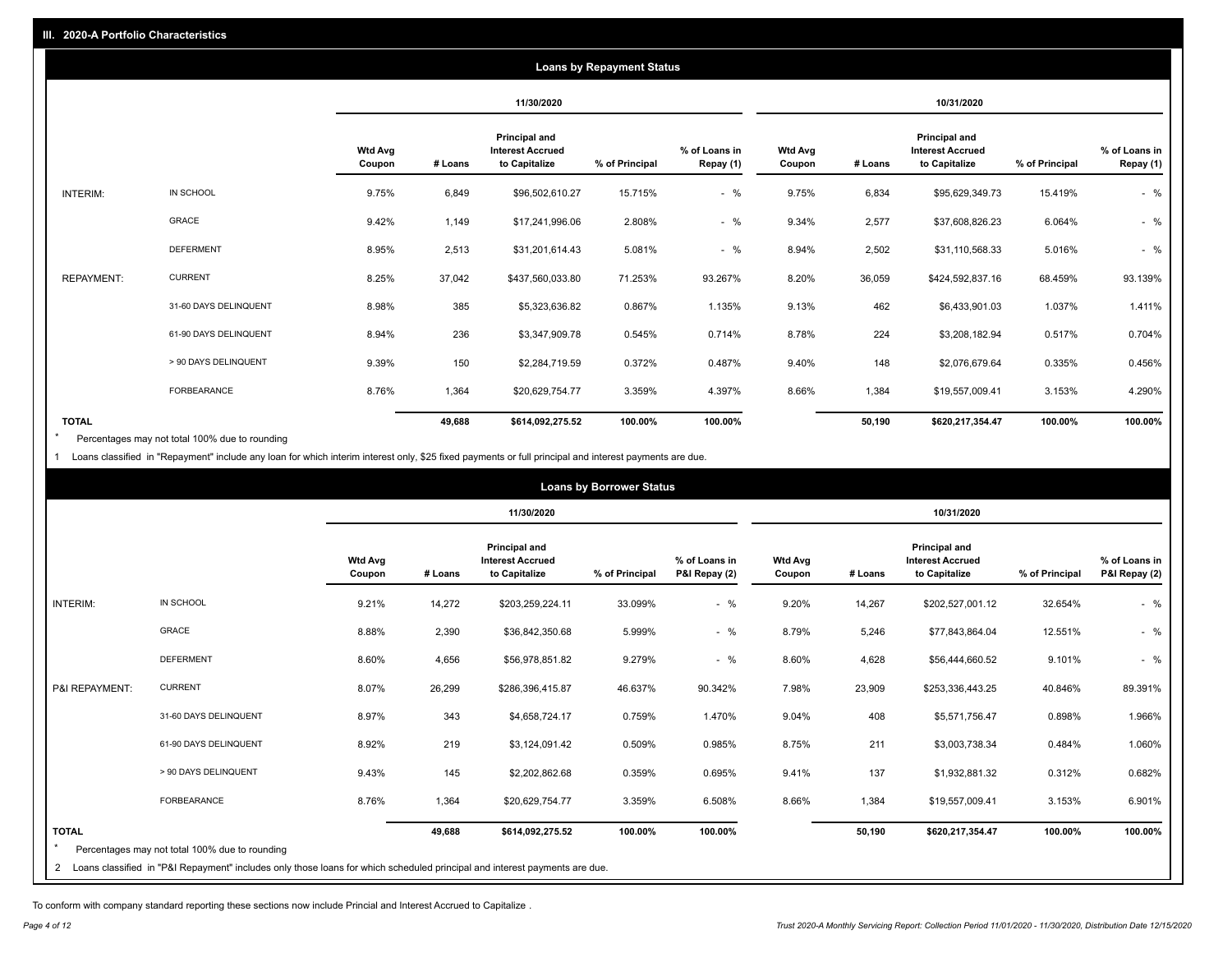|                                                                                                  | 11/30/2020       | 10/31/2020       |
|--------------------------------------------------------------------------------------------------|------------------|------------------|
| Pool Balance                                                                                     | \$614,092,275.52 | \$620,217,354.47 |
| Total # Loans                                                                                    | 49,688           | 50,190           |
| Total # Borrowers                                                                                | 47,993           | 48,477           |
| Weighted Average Coupon                                                                          | 8.58%            | 8.58%            |
| Weighted Average Remaining Term                                                                  | 136.56           | 136.85           |
| Percent of Pool - Cosigned                                                                       | 92.6%            | 92.6%            |
| Percent of Pool - Non Cosigned                                                                   | 7.4%             | 7.4%             |
| Borrower Interest Accrued for Period                                                             | \$3,992,148.67   | \$4,157,195.58   |
| Outstanding Borrower Interest Accrued                                                            | \$44,351,914.21  | \$49,573,128.00  |
| Gross Principal Realized Loss - Periodic *                                                       | \$639,082.84     | \$498,800.65     |
| Gross Principal Realized Loss - Cumulative *                                                     | \$3,268,178.08   | \$2,629,095.24   |
| Recoveries on Realized Losses - Periodic                                                         | \$38,123.01      | \$21,317.82      |
| Recoveries on Realized Losses - Cumulative                                                       | \$118,116.44     | \$79,993.43      |
| Net Losses - Periodic                                                                            | \$600,959.83     | \$477,482.83     |
| Net Losses - Cumulative                                                                          | \$3,150,061.64   | \$2,549,101.81   |
| Non-Cash Principal Activity - Capitalized Interest                                               | \$6,597,408.29   | \$856,774.19     |
| Since Issued Total Constant Prepayment Rate (CPR) (1)                                            | 10.65%           | 10.74%           |
| <b>Loan Substitutions</b>                                                                        | \$0.00           | \$0.00           |
| <b>Cumulative Loan Substitutions</b>                                                             | \$0.00           | \$0.00           |
| <b>Unpaid Servicing Fees</b>                                                                     | \$0.00           | \$0.00           |
| <b>Unpaid Administration Fees</b>                                                                | \$0.00           | \$0.00           |
| <b>Unpaid Carryover Servicing Fees</b>                                                           | \$0.00           | \$0.00           |
| Note Interest Shortfall                                                                          | \$0.00           | \$0.00           |
| Loans in Modification                                                                            | \$15,537,032.93  | \$15,134,706.38  |
| % of Loans in Modification as a % of Loans in Repayment (P&I)                                    | 5.24%            | 5.74%            |
|                                                                                                  |                  |                  |
| % Annualized Gross Principal Realized Loss - Periodic as a %<br>of Loans in Repayment (P&I) * 12 | 2.59%            | 2.27%            |
| % Gross Principal Realized Loss - Cumulative as a % of                                           |                  |                  |
| Original Pool Balance                                                                            | 0.48%            | 0.39%            |
|                                                                                                  |                  |                  |

\* In accordance with the Servicer's current policies and procedures, after September 1, 2017 loans subject to bankruptcy claims generally will not be reported as a charged- off unless and until they are delinquent for 120

(1) For additional information, see 'Since Issued CPR Methodology' found on page 11 of this report.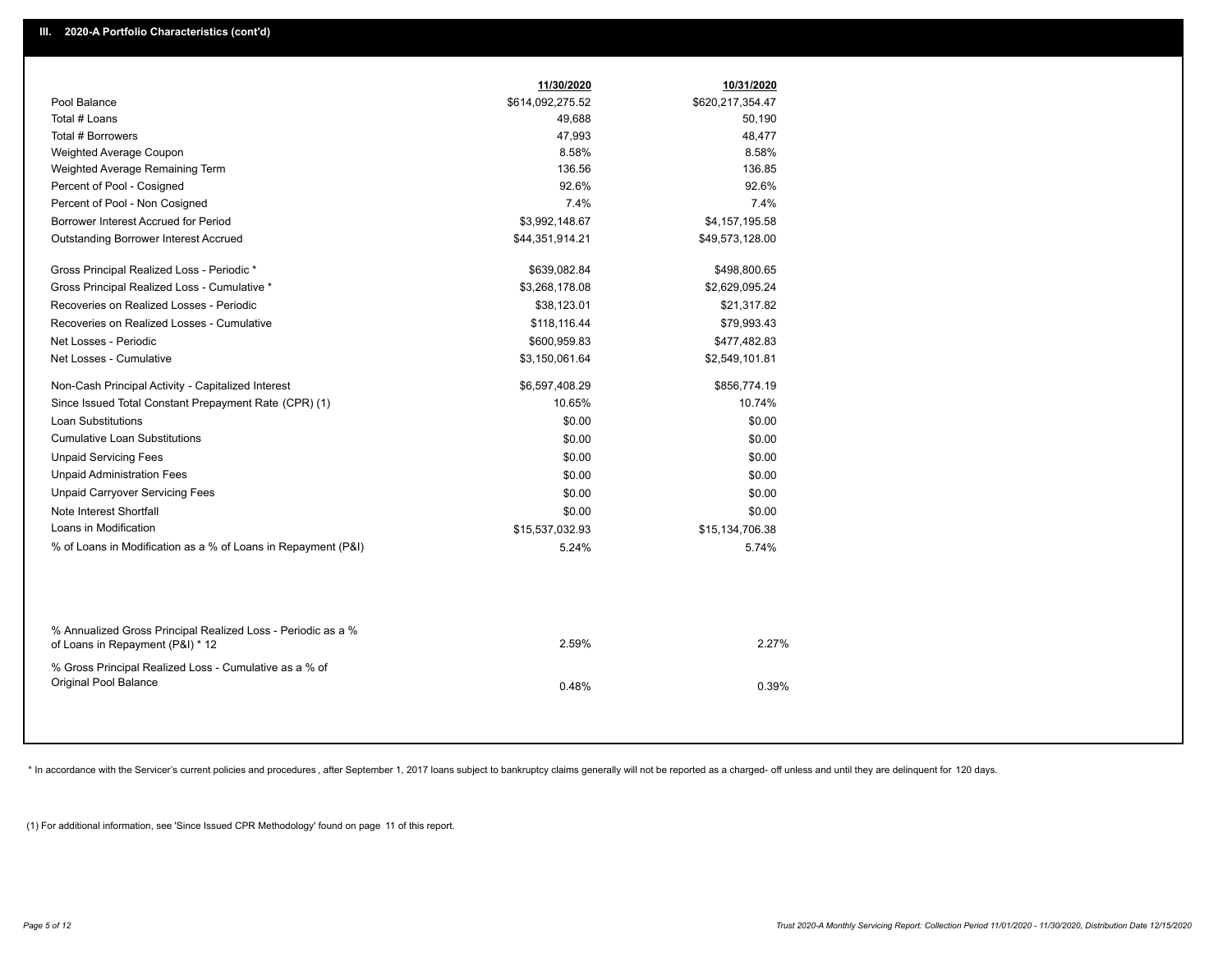#### **Loan Program**  A

|                                    | Weighted<br><b>Average Coupon</b> | # LOANS | <b>\$ AMOUNT</b> | $%$ *     |
|------------------------------------|-----------------------------------|---------|------------------|-----------|
| - Smart Option Interest-Only Loans | 7.46%                             | 12.629  | \$121,794,233.80 | 19.833%   |
| - Smart Option Fixed Pay Loans     | 8.63%                             | 12,601  | \$191,469,642.75 | 31.179%   |
| - Smart Option Deferred Loans      | 9.01%                             | 24.458  | \$300,828,398.97 | 48.987%   |
| - Other Loan Programs              | $0.00\%$                          | 0       | \$0.00           | $0.000\%$ |
| Total                              | 8.58%                             | 49,688  | \$614,092,275.52 | 100.000%  |

\* Percentages may not total 100% due to rounding

B

C

**Index Type**

|                       | Weighted<br><b>Average Coupon</b> | # LOANS  | <b>\$ AMOUNT</b> | $%$ *     |
|-----------------------|-----------------------------------|----------|------------------|-----------|
| - Fixed Rate Loans    | 9.61%                             | 20,516   | \$265,974,865.25 | 43.312%   |
| - LIBOR Indexed Loans | 7.80%                             | 29,172   | \$348,117,410.27 | 56.688%   |
| - Other Index Rates   | $0.00\%$                          | $\Omega$ | \$0.00           | $0.000\%$ |
| Total                 | 8.58%                             | 49,688   | \$614,092,275.52 | 100.000%  |

\* Percentages may not total 100% due to rounding

## **Weighted Average Recent FICO**

| $0 - 639$            | 2,754  | \$32,208,168.73  | 5.245%   |
|----------------------|--------|------------------|----------|
| 640 - 669            | 2,770  | \$33,053,341.40  | 5.382%   |
| 670 - 699            | 5,574  | \$69,083,159.63  | 11.250%  |
| 700 - 739            | 10,944 | \$139,422,069.11 | 22.704%  |
| $740 +$              | 27,645 | \$340,321,221.71 | 55.419%  |
| $N/A$ <sub>(1)</sub> |        | \$4,314.94       | 0.001%   |
| <b>Total</b>         | 49,688 | \$614,092,275.52 | 100.000% |

To conform with company standard reporting these sections now include Princial and Interest Accrued to Capitalize .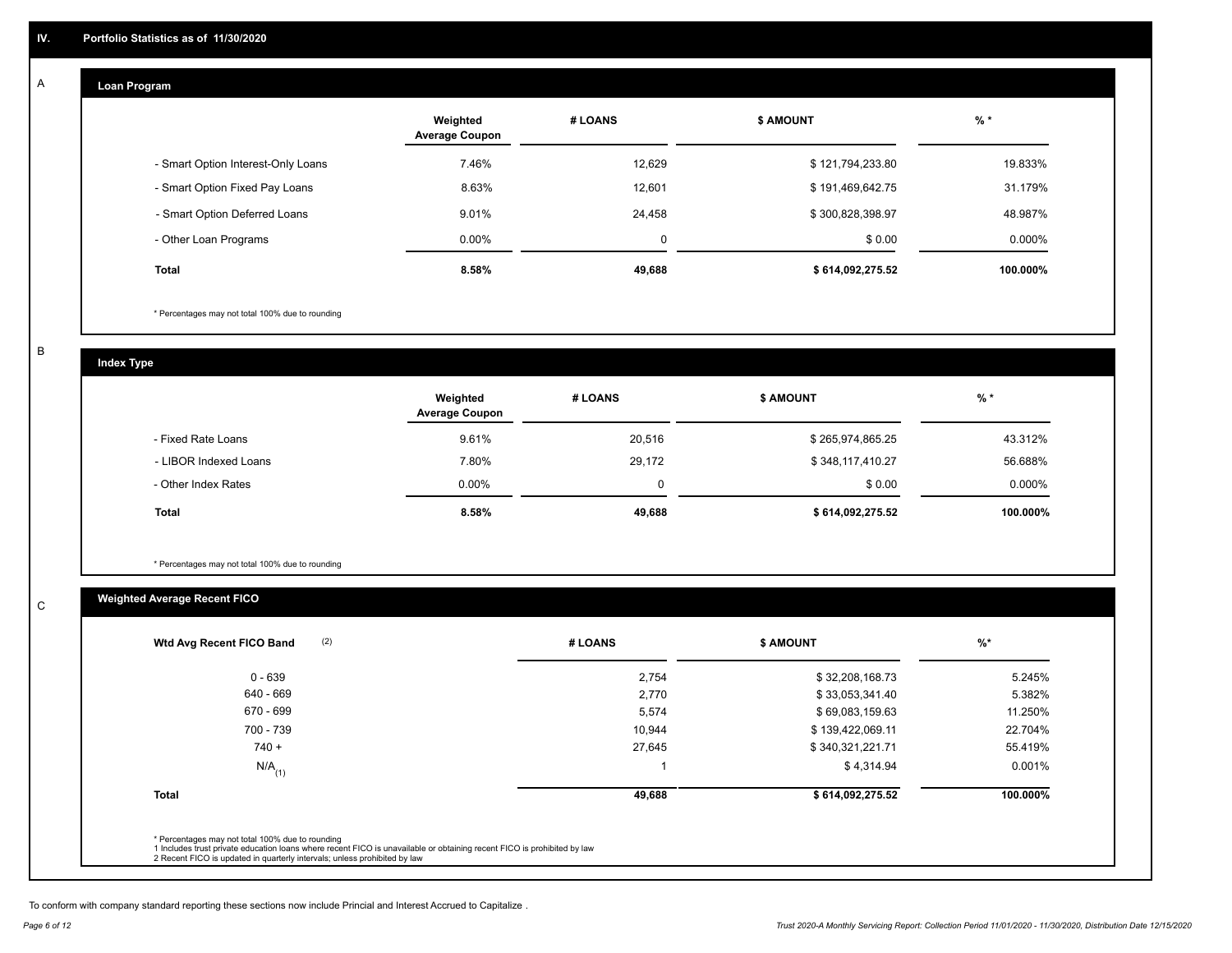| V. |                        | 2020-A Reserve Account and Principal Distribution Calculations                  |                  |  |  |  |  |  |
|----|------------------------|---------------------------------------------------------------------------------|------------------|--|--|--|--|--|
| Α. | <b>Reserve Account</b> |                                                                                 |                  |  |  |  |  |  |
|    |                        | Specified Reserve Account Balance                                               | \$1,729,328.00   |  |  |  |  |  |
|    |                        | Actual Reserve Account Balance                                                  | \$1,729,328.00   |  |  |  |  |  |
| В. |                        | <b>Principal Distribution Amount</b>                                            |                  |  |  |  |  |  |
|    | i.                     | Class A Notes Outstanding                                                       | \$488,431,965.72 |  |  |  |  |  |
|    | ii.                    | Pool Balance                                                                    | \$614,092,275.52 |  |  |  |  |  |
|    | iii.                   | First Priority Principal Distribution Amount (i - ii)                           | \$0.00           |  |  |  |  |  |
|    | iv.                    | Class A and B Notes Outstanding                                                 | \$535,431,965.72 |  |  |  |  |  |
|    | v.                     | First Priority Principal Distribution Amount                                    | \$0.00           |  |  |  |  |  |
|    | vi.                    | Pool Balance                                                                    | \$614,092,275.52 |  |  |  |  |  |
|    | Vii.                   | Specified Overcollateralization Amount                                          | \$153,523,068.88 |  |  |  |  |  |
|    | viii.                  | Regular Principal Distribution Amount (if (iv > 0, (iv - v) - (vi - vii))       | \$74,862,759.08  |  |  |  |  |  |
|    | ix.                    | Pool Balance                                                                    | \$614,092,275.52 |  |  |  |  |  |
|    | х.                     | 10% of Initial Pool Balance                                                     | \$67,608,928.02  |  |  |  |  |  |
|    | xi.                    | First Priority Principal Distribution Amount                                    | \$0.00           |  |  |  |  |  |
|    | xii.                   | Regular Principal Distribution Amount                                           | \$74,862,759.08  |  |  |  |  |  |
|    | xiii.                  | Available Funds (after payment of waterfall items A through I)                  | \$0.00           |  |  |  |  |  |
|    | xiv.                   | Additional Principal Distribution Amount (if(vi <= x,min(xiii, vi - xi - xii))) | \$0.00           |  |  |  |  |  |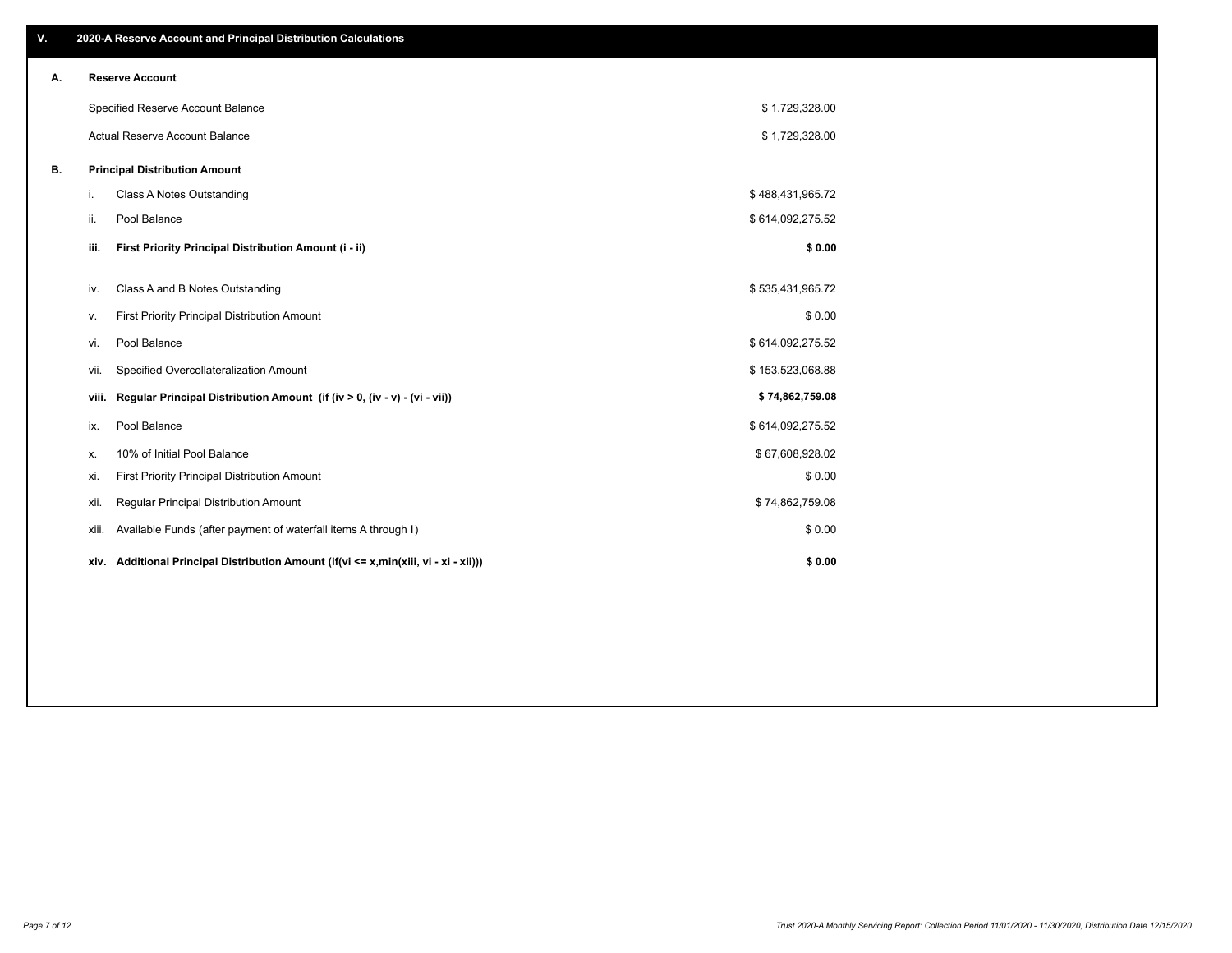|                              |                                                         | Paid           | <b>Funds Balance</b> |
|------------------------------|---------------------------------------------------------|----------------|----------------------|
| <b>Total Available Funds</b> |                                                         |                | \$9,453,996.75       |
| A                            | <b>Trustee Fees</b>                                     | \$0.00         | \$9,453,996.75       |
| В                            | <b>Servicing Fees</b>                                   | \$383,222.31   | \$9,070,774.44       |
| C                            | i. Administration Fees                                  | \$8,333.00     | \$9,062,441.44       |
|                              | ii. Unreimbursed Administrator Advances plus any Unpaid | \$0.00         | \$9,062,441.44       |
| D                            | Class A Noteholders Interest Distribution Amount        | \$675,833.07   | \$8,386,608.37       |
| Е                            | <b>First Priority Principal Payment</b>                 | \$0.00         | \$8,386,608.37       |
| F.                           | Class B Noteholders Interest Distribution Amount        | \$117,500.00   | \$8,269,108.37       |
| G                            | <b>Reinstatement Reserve Account</b>                    | \$0.00         | \$8,269,108.37       |
| H                            | <b>Regular Principal Distribution</b>                   | \$8,269,108.37 | \$0.00               |
| $\mathbf{I}$                 | <b>Carryover Servicing Fees</b>                         | \$0.00         | \$0.00               |
| J                            | Additional Principal Distribution Amount                | \$0.00         | \$0.00               |
| Κ                            | Unpaid Expenses of Trustee                              | \$0.00         | \$0.00               |
| L                            | Unpaid Expenses of Administrator                        | \$0.00         | \$0.00               |
| М                            | Remaining Funds to the Residual Certificateholders      | \$0.00         | \$0.00               |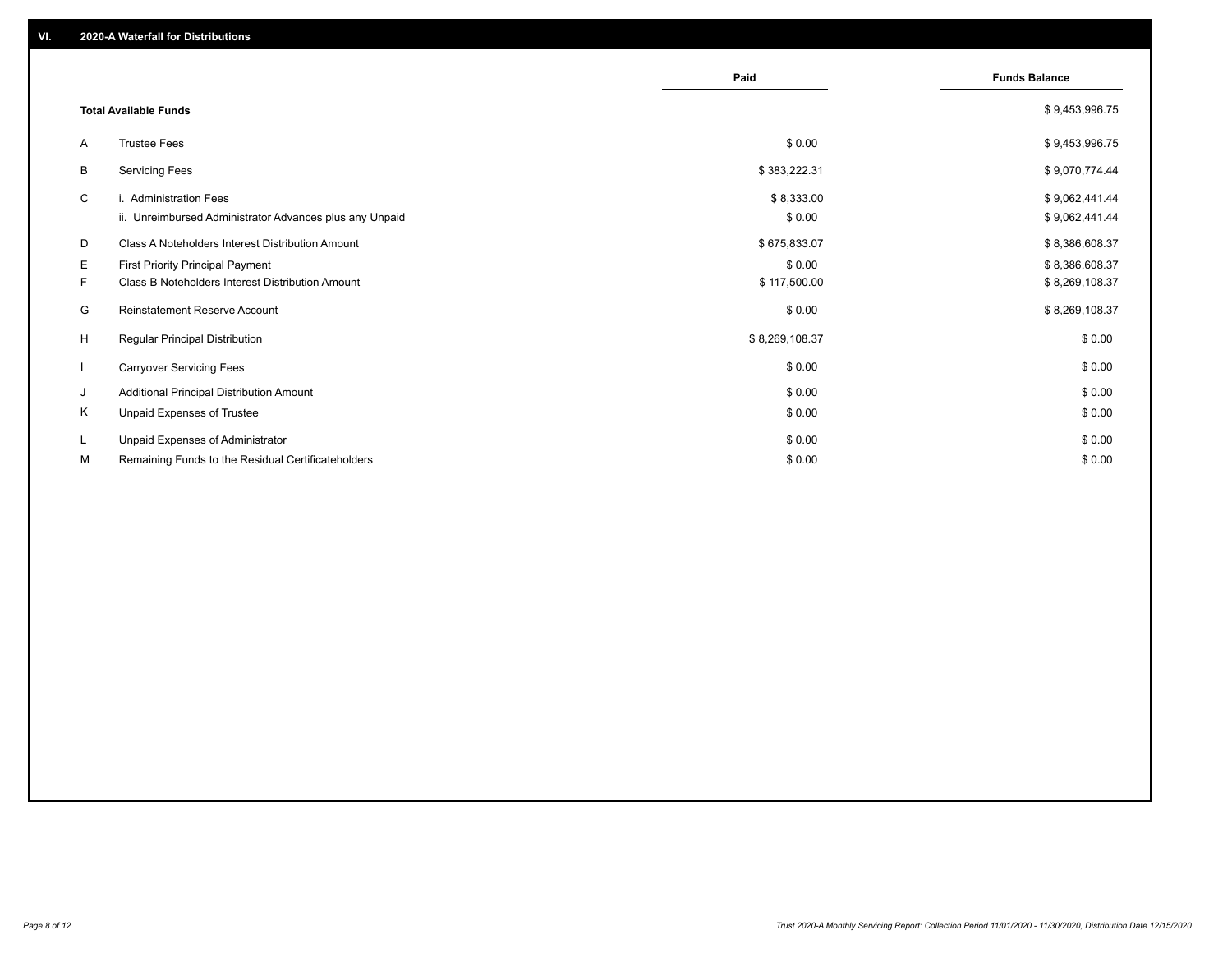| <b>Distribution Amounts</b>                                |                         |                         |                         |
|------------------------------------------------------------|-------------------------|-------------------------|-------------------------|
|                                                            | A1                      | A <sub>2</sub> A        | A <sub>2</sub> B        |
| Cusip/Isin                                                 | 78449UAA6               | 78449UAB4               | 78449UAC2               |
| <b>Beginning Balance</b>                                   | \$118,431,965.72        | \$320,000,000.00        | \$50,000,000.00         |
| Index                                                      | <b>LIBOR</b>            | <b>FIXED</b>            | <b>LIBOR</b>            |
| Spread/Fixed Rate                                          | 0.30%                   | 2.23%                   | 0.83%                   |
| Record Date (Days Prior to Distribution)                   | 1 NEW YORK BUSINESS DAY | 1 NEW YORK BUSINESS DAY | 1 NEW YORK BUSINESS DAY |
| <b>Accrual Period Begin</b>                                | 11/16/2020              | 11/15/2020              | 11/16/2020              |
| <b>Accrual Period End</b>                                  | 12/15/2020              | 12/15/2020              | 12/15/2020              |
| Daycount Fraction                                          | 0.08055556              | 0.08333333              | 0.08055556              |
| Interest Rate*                                             | 0.44088%                | 2.23000%                | 0.97088%                |
| <b>Accrued Interest Factor</b>                             | 0.000355153             | 0.001858333             | 0.000782098             |
| <b>Current Interest Due</b>                                | \$42,061.51             | \$594,666.67            | \$39,104.89             |
| Interest Shortfall from Prior Period Plus Accrued Interest | $\frac{2}{3}$ -         | $\mathcal{S}$ -         | $$ -$                   |
| <b>Total Interest Due</b>                                  | \$42,061.51             | \$594,666.67            | \$39,104.89             |
| <b>Interest Paid</b>                                       | \$42,061.51             | \$594,666.67            | \$39,104.89             |
| <b>Interest Shortfall</b>                                  | $$ -$                   | $\mathsf{\$}$ -         | $\mathsf{\$}$ -         |
| <b>Principal Paid</b>                                      | \$8,269,108.37          | $\mathsf{\$}$ -         | $$ -$                   |
| <b>Ending Principal Balance</b>                            | \$110,162,857.35        | \$320,000,000.00        | \$50,000,000.00         |
| Paydown Factor                                             | 0.037758486             | 0.000000000             | 0.000000000             |
| <b>Ending Balance Factor</b>                               | 0.503026746             | 1.000000000             | 1.000000000             |

\* Pay rates for Current Distribution. For the interest rates applicable to the next distribution date, please see https://www.salliemae.com/about/investors/data/SMBabrate.txt.

**VII. 2020-A Distributions**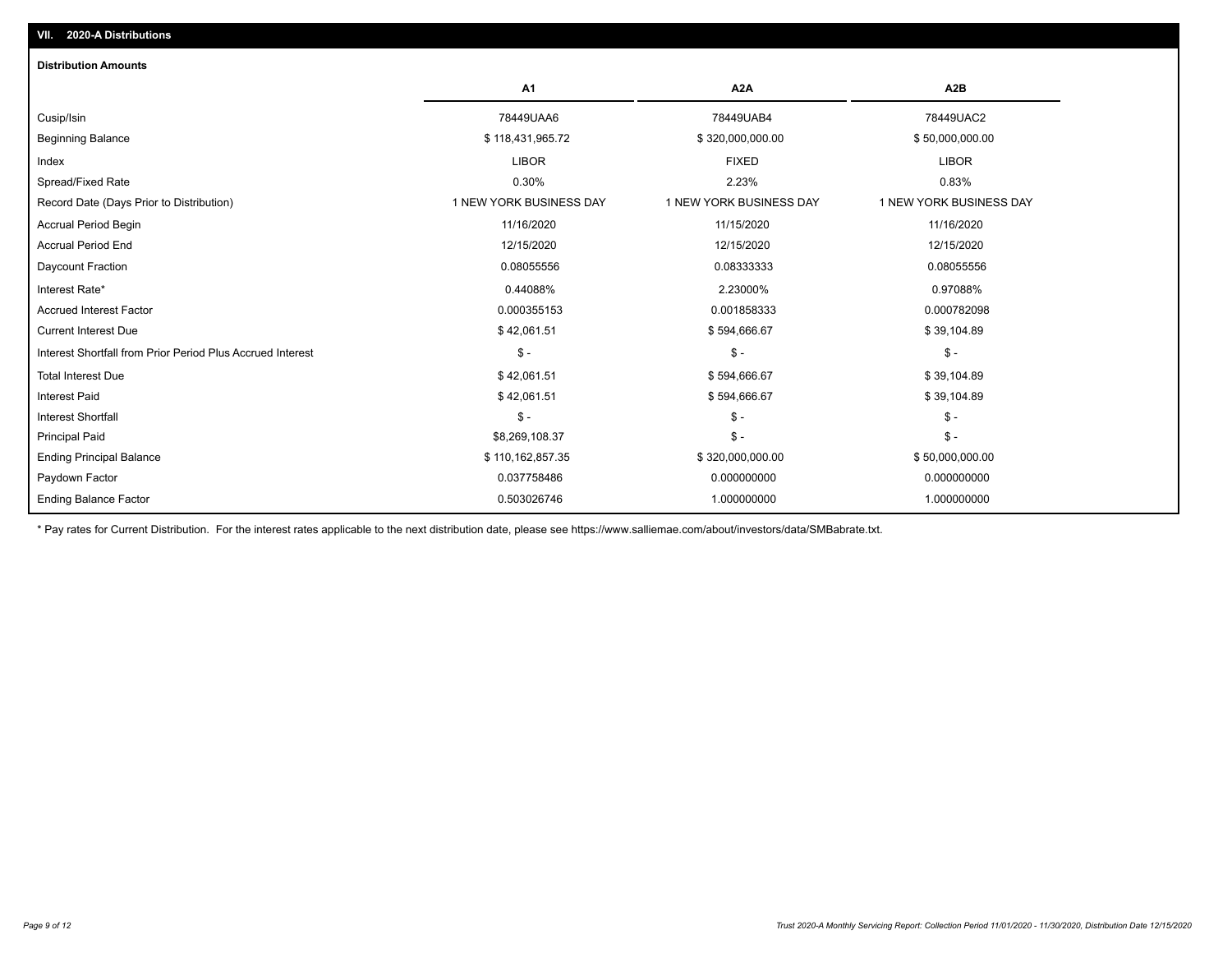| VII. 2020-A Distributions                                  |                         |
|------------------------------------------------------------|-------------------------|
| <b>Distribution Amounts</b>                                |                         |
|                                                            | В                       |
| Cusip/Isin                                                 | 78449UAD0               |
| <b>Beginning Balance</b>                                   | \$47,000,000.00         |
| Index                                                      | <b>FIXED</b>            |
| Spread/Fixed Rate                                          | 3.00%                   |
| Record Date (Days Prior to Distribution)                   | 1 NEW YORK BUSINESS DAY |
| Accrual Period Begin                                       | 11/15/2020              |
| <b>Accrual Period End</b>                                  | 12/15/2020              |
| Daycount Fraction                                          | 0.08333333              |
| Interest Rate*                                             | 3.00000%                |
| <b>Accrued Interest Factor</b>                             | 0.002500000             |
| <b>Current Interest Due</b>                                | \$117,500.00            |
| Interest Shortfall from Prior Period Plus Accrued Interest | $\mathcal{S}$ -         |
| <b>Total Interest Due</b>                                  | \$117,500.00            |
| <b>Interest Paid</b>                                       | \$117,500.00            |
| Interest Shortfall                                         | $\mathbb{S}$ -          |
| <b>Principal Paid</b>                                      | $\frac{1}{2}$           |
| <b>Ending Principal Balance</b>                            | \$47,000,000.00         |
| Paydown Factor                                             | 0.000000000             |
| <b>Ending Balance Factor</b>                               | 1.000000000             |

\* Pay rates for Current Distribution. For the interest rates applicable to the next distribution date, please see https://www.salliemae.com/about/investors/data/SMBabrate.txt.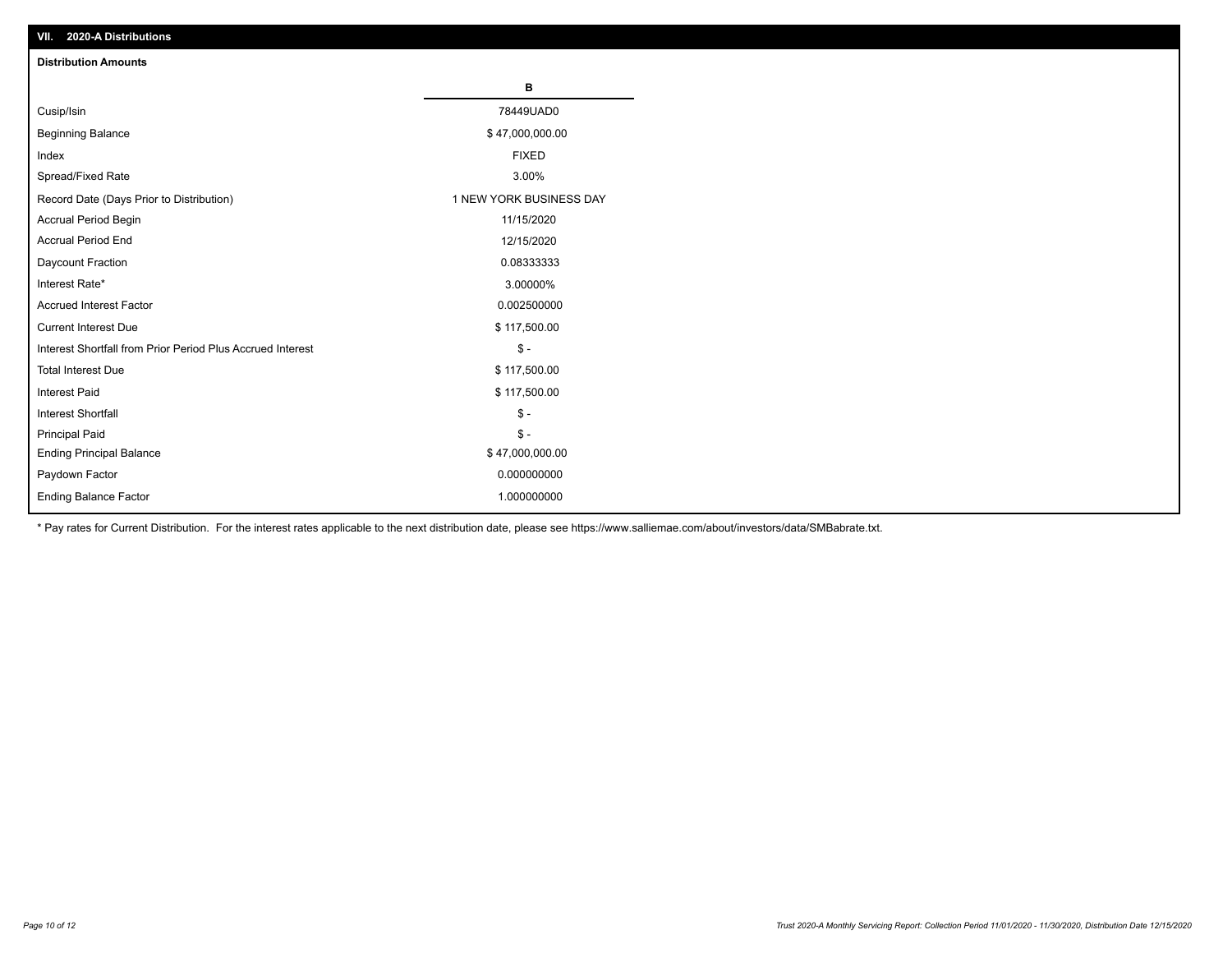#### **Since Issued Total CPR**

$$
\text{Total CPR} = 1 - \left(\frac{APB}{PPB}\right)^{\left(\frac{12}{MSC}\right)}
$$

APB = Actual period-end Pool Balance PPB = Projected period-end Pool Balance assuming no prepayments and no defaults Pool Balance = Sum(Principal Balance + Interest Accrued to Capitalize Balance) MSC = Months Since Cut-Off

#### **Since-Issued Total Constant Prepayment Rate (CPR)**

Since-Issued Total CPR measures prepayments, both voluntary and involuntary, for a trust student loan pool over the life of a transaction. For each trust distribution, the actual month-end pool balance is compared against a month-end pool balance originally projected at issuance assuming no prepayments and defaults. For purposes of Since- Issued Total CPR calculations, projected period end pool balance assumes in-school status loans have up to a six month grace period before moving to repayment, grace status loans remain in grace status until their status end date and then to move to full principal and interest repayment, loans subject to interim interest or fixed payments during their in-school and grace period continue paying interim interest or fixed payments until full principal and interest repayment begins, all other trust loans are in full principal and interest repayment status, and that no trust loan in full principal and interest repayment moves from full principal and interest repayment status to any other status.